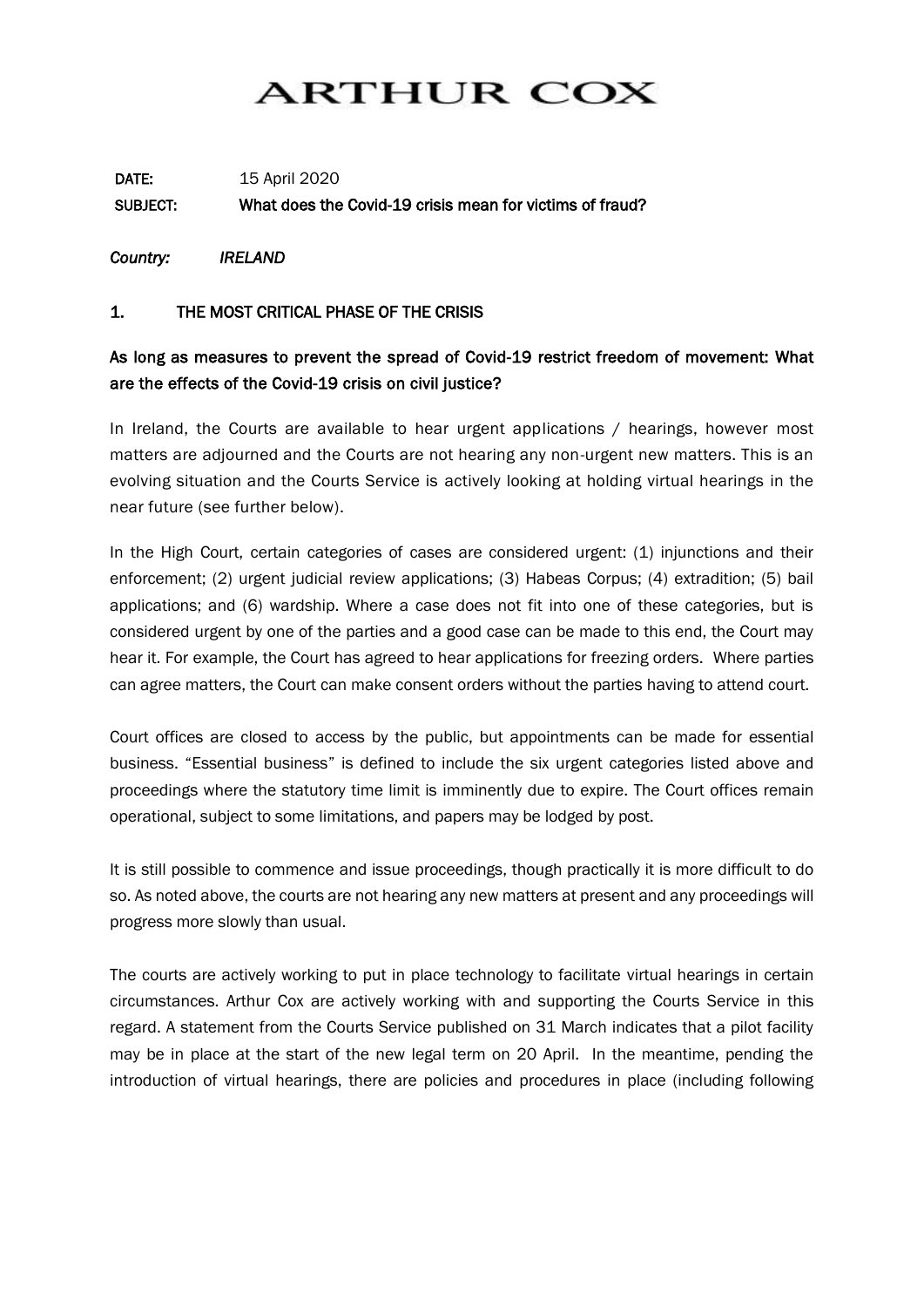recommended social distancing guidelines) that facilitate the hearing of any urgent matters that may arise.

Separately, Ireland's five retail banks and other non-bank mortgage lenders and credit servicing firms have agreed to defer court proceedings for three months in an effort to support customers (both business and personal) affected by Covid-19. The scope of this deferral is unclear as it is not known whether the entities concerned will both refrain from issuing new proceedings and from progressing existing proceedings, and whether or not this measure will be limited to cases where the customer is impacted by Covid-19. In respect of business loans, it is not clear how receiver appointments will be managed where a loan default is triggered by the impact of Covid-19.

#### 2. FORECAST: AFTER THE CRISIS AND LONG-TERM EFFECTS

### What are the consequences of the Covid 19 pandemic once the pandemic has abated, in the gradual return to a new normality and what are the long-term effects?

We expect a slow and controlled de-escalation of the ongoing restrictions on public life.

The crisis may have a long-term effect on the practice of law with increased numbers of lawyers working from home on a regular basis and greater adoption by the Courts of virtual hearings and remote working technology.

It is likely that a global recession will emerge leading to increased fraud (such as online theft and asset misappropriation), corruption, cybercrime, insolvencies, investigations and regulatory investigations.

There may be an increase in anti-corruption prosecutions stemming from the way in which some business is being conducted in order to facilitate and maintain contractual relations during this time, such as entering into arrangements without proper vetting. Further, the entitlement of persons and companies to access and avail of Covid-19 specific government assistance schemes may give rise to the risk of some fraudulent activity, which is likely to be investigated retrospectively.

We also expect, and have already seen, an increase in cybercrime and fraudulent activity. This may arise from the opportunistic exploitation of weaknesses in the at-home security networks of employees working from home. Other forms of cybercrime specific to Covid-19 are also prevalent and increasing.